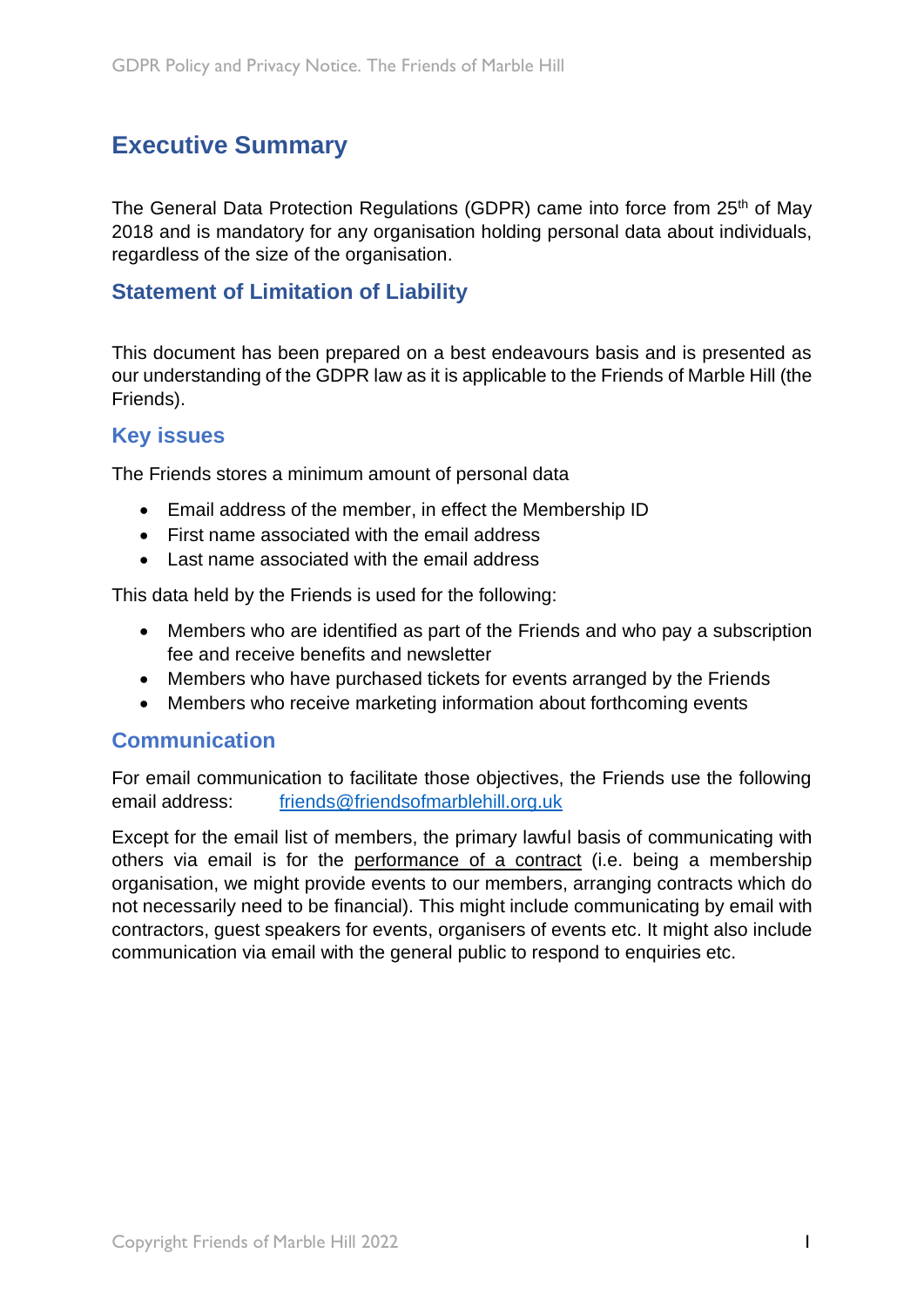# **Table of Contents of this GDPR policy**

## **Overview of GDPR**

## **GDPR Principles**

## **Lawful Processing**

**Consent Performance of a Contract**

## **The Friends GDPR Policy and Compliance Statement**

**Securing Individuals' Data Data held with respect to Friends meetings Highly Sensitive Data**

## **Individual Rights**

#### **Subject Access Requests**

- 1. The right to be informed
- 2. The right of access
- 3. The right to rectification
- 4. The right to erasure
- 5. The right to restrict processing

**The right to data portability The right to object Rights in relation to automated decision making and profiling**

**Accountability Managing a Data Breach Registration Training**

# **Privacy Notice and Policy**

This GDPR policy, and Privacy notice and policy has been prepared by and approved by the Committee of the Friends of Marble Hill.

A copy can be found on [https://friendsofmarblehill.org.uk](https://friendsofmarblehill.org.uk/)

For and behalf of The Friends

March 2022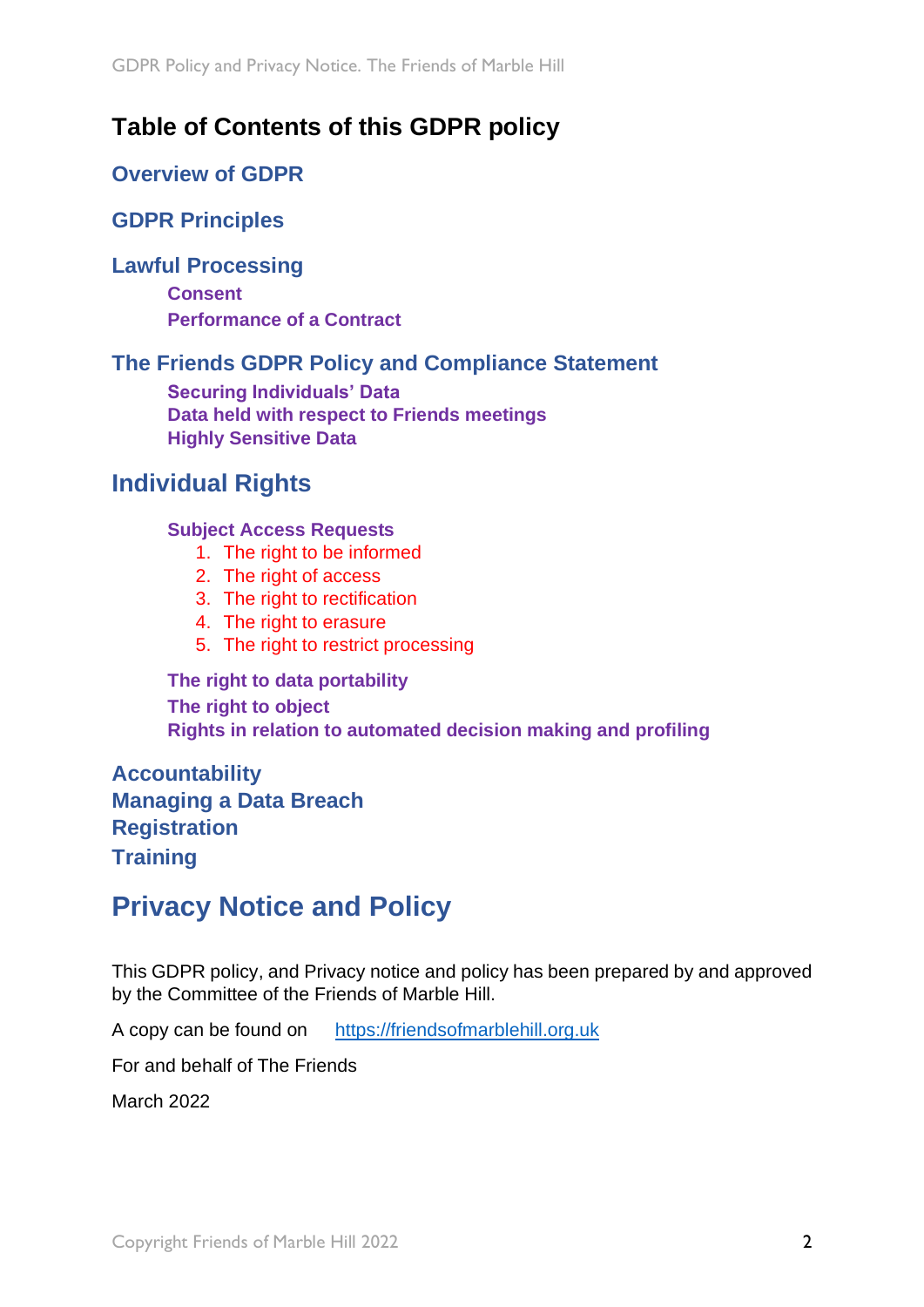## **Overview of GDPR**

The General Data Protection Regulations came into force from 25 May 2018 are regulations that are law. They were introduced by the European Union as a way of standardising storage and processing of personal information and protecting individuals' data and modernisation of the Data Protection Act (1998). Even though the UK is no longer a member of the EU the GDPR is the law in the UK.

## **GDPR Principles**

GDPR is about personal data. Personal data is information that can be connected to a member.

The Friends is both a "controller" and a "processor" of personal data.

- **Controller:** Controls the personal data; acquisition, quality, storage and disposal.
- **Processor:** Manipulates data to do things such as sending emails, invoices, newsletters.

In the Friends the "controllers" are the Membership Secretary and the Treasurer who have access to the personal information about members. This includes the first name and last name associated with an email address necessary to communicate with members and to reconcile subscriptions received from members into the Friends bank account.

Certain 'special categories of data' can only be stored with explicit consent (or certain statutory reasons for exception). For the avoidance of any doubt the Friends do NOT maintain any of the following information: racial or ethnic origin, political opinions, religious beliefs, sexual preferences or health data about its members and so do NOT need to give special consideration to obtaining and recording consent.

The GDPR requires that the Friends demonstrates how it is complying with the law and, as a result, explicit policies have been written down and signed off by the Committee of the Friends.

To clarify, information about individuals in the public domain is not affected by these rules. This includes for example a newsletter article which names members of the Committee, or those involved in furthering the vision and purpose of the Friends and or those named on the Friends' website.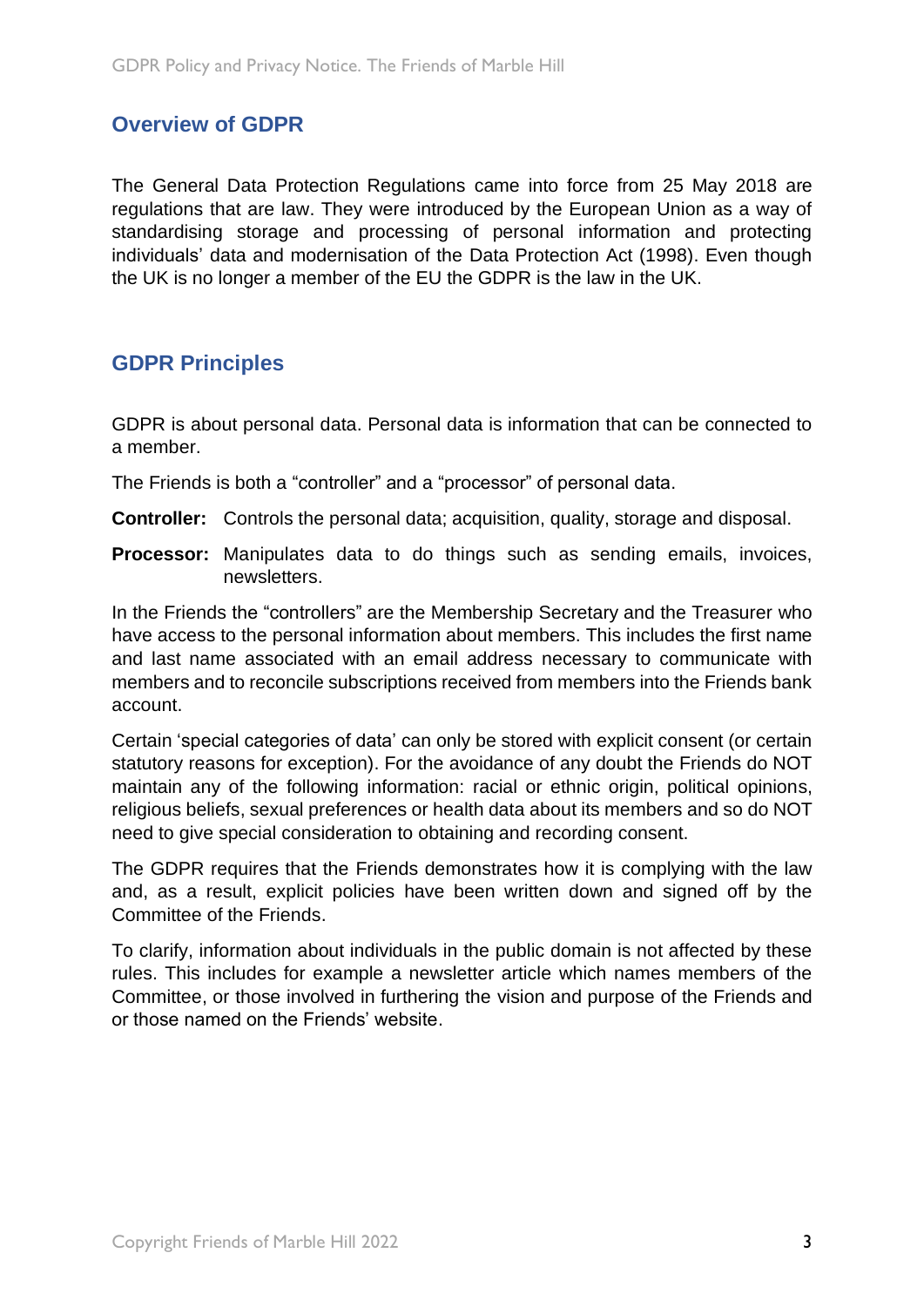## **Lawful Processing**

Processing personal data must be within the law and several options for justifying this are allowed – the most relevant (a full list is in GDPR Articles 6 and 9) to small organisations are:

*6(1)(a) – Consent of the data subject*

*6(1)(b) – Processing is necessary for the performance of a contract with the data subject or to take steps to enter into a contract*

#### **Consent**

Consent under GDPR must be freely given, specific, uninformed and an unambiguous indication of the individual's wishes. There must be a positive opt-in and consent cannot be implied from silence, pre-ticked boxes or inactivity.

Consent must be separate from other terms and conditions and the must be simple ways to withdraw consent. Consent must be verifiable.

#### **Performance of a Contract**

Processing for the performance of a contract is an important principle - if an individual wishes to become a member of the Friends - then for the Friends to function and provide the services to the member, records must be kept and so there is no need to obtain explicit additional consent for the storage of that information.

Consent is required to share information with third parties such as other clubs or a national organisation i.e. English Heritage.

The Friends has a minimum age of 18 to be a member. So, for the avoidance of doubt, the Friends does NOT offer any services to and or store data about children (defined as under the age of 16). As a result the Friends will NOT require any person holding any parental responsibility to give any consent to become a member.

The Friends recognise that an application for membership could be submitted by someone less than 18. In order to become a member it will be necessary for a subscription fee to be paid via a bank transfer. The minimum age for having sole control over a bank account is 16. The Friends consider the risk to be minimal that those aged less than 18 will apply to become members and pay for a subscription.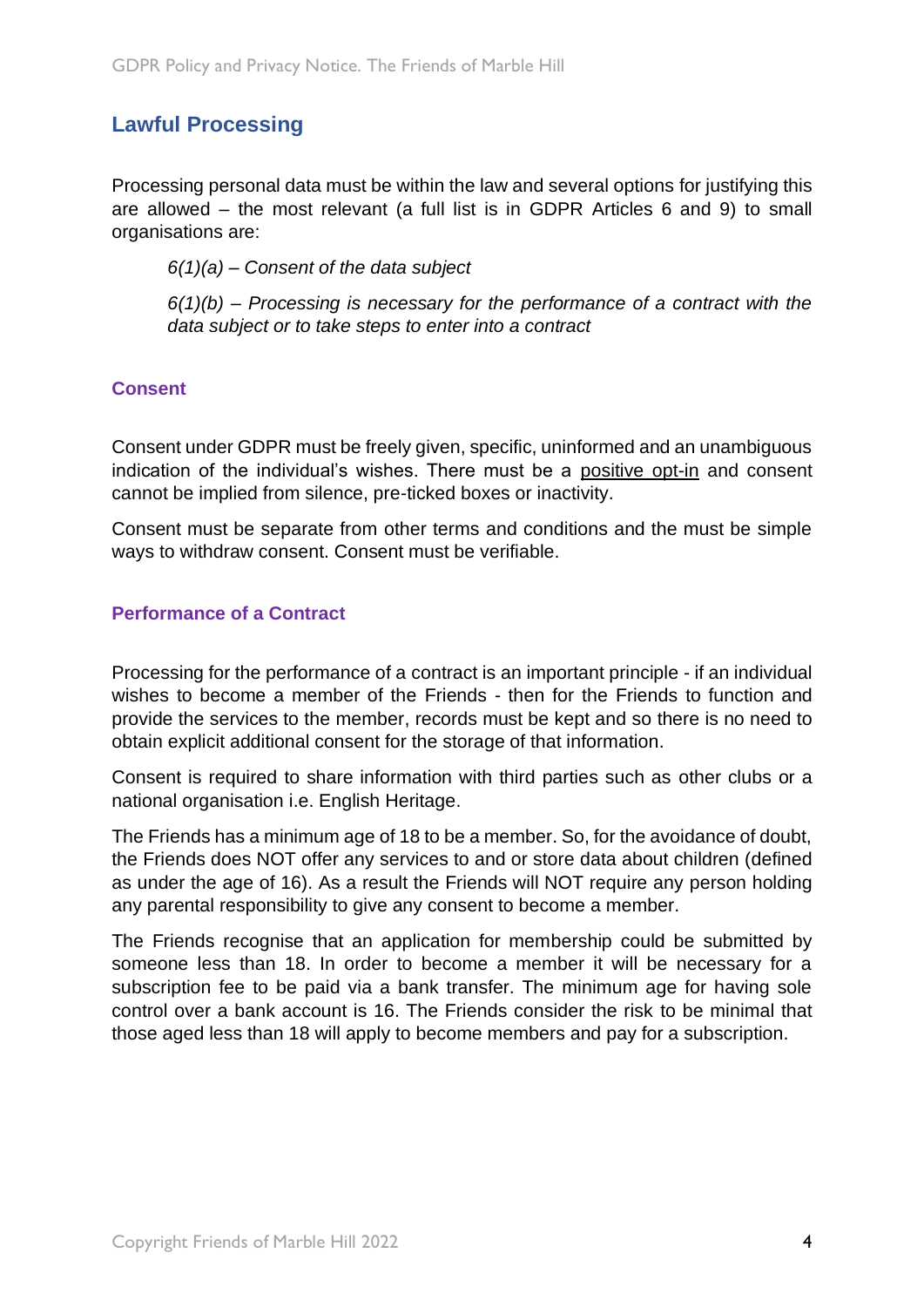## **The Friends GDPR Policy and Compliance Statement**

This outlines GDPR responsibilities and how the Friends meet those requirements.

GDPR requires that:

*Article 5 – The controller shall be responsible for, and be able to demonstrate, compliance with the principles.*

*(a) processed lawfully, fairly and in a transparent manner in relation to individuals;*

*(b) collected for specified, explicit and legitimate purposes and not further processed in a manner that is incompatible with those purposes; further processing for archiving purposes in the public interest, scientific or historical research purposes or statistical purposes shall not be considered to be incompatible with the initial purposes;*

*(c) adequate, relevant and limited to what is necessary in relation to the purposes for which they are processed;*

Information collected and the legal basis for it is identified in the Friends Privacy notice.

*(d) accurate and, where necessary, kept up to date; every reasonable step must be taken to ensure that personal data that are inaccurate, having regard to the purposes for which they are processed, are erased or rectified without delay;*

Processes for individuals to view and correct their personal data held by Friends in the Friends Privacy Notice

*(e) kept in a form which permits identification of data subjects for no longer than is necessary for the purposes for which the personal data are processed; personal data may be stored for longer periods insofar as the personal data will be processed solely for archiving purposes in the public interest, scientific or historical research purposes or statistical purposes subject to implementation of the appropriate technical and organisational measures required by the GDPR in order to safeguard the rights and freedoms of individuals;*

The terms of data storage are for no longer than six years for information about contractors, customers and members and two years for any email marketing communication in order to meet the requirements in the event of a tax audit by HMRC and data will be destroyed after this.

*(f) processed in a manner that ensures appropriate security of the personal data, including protection against unauthorised or unlawful processing and against accidental loss, destruction or damage, using appropriate technical or organisational measures*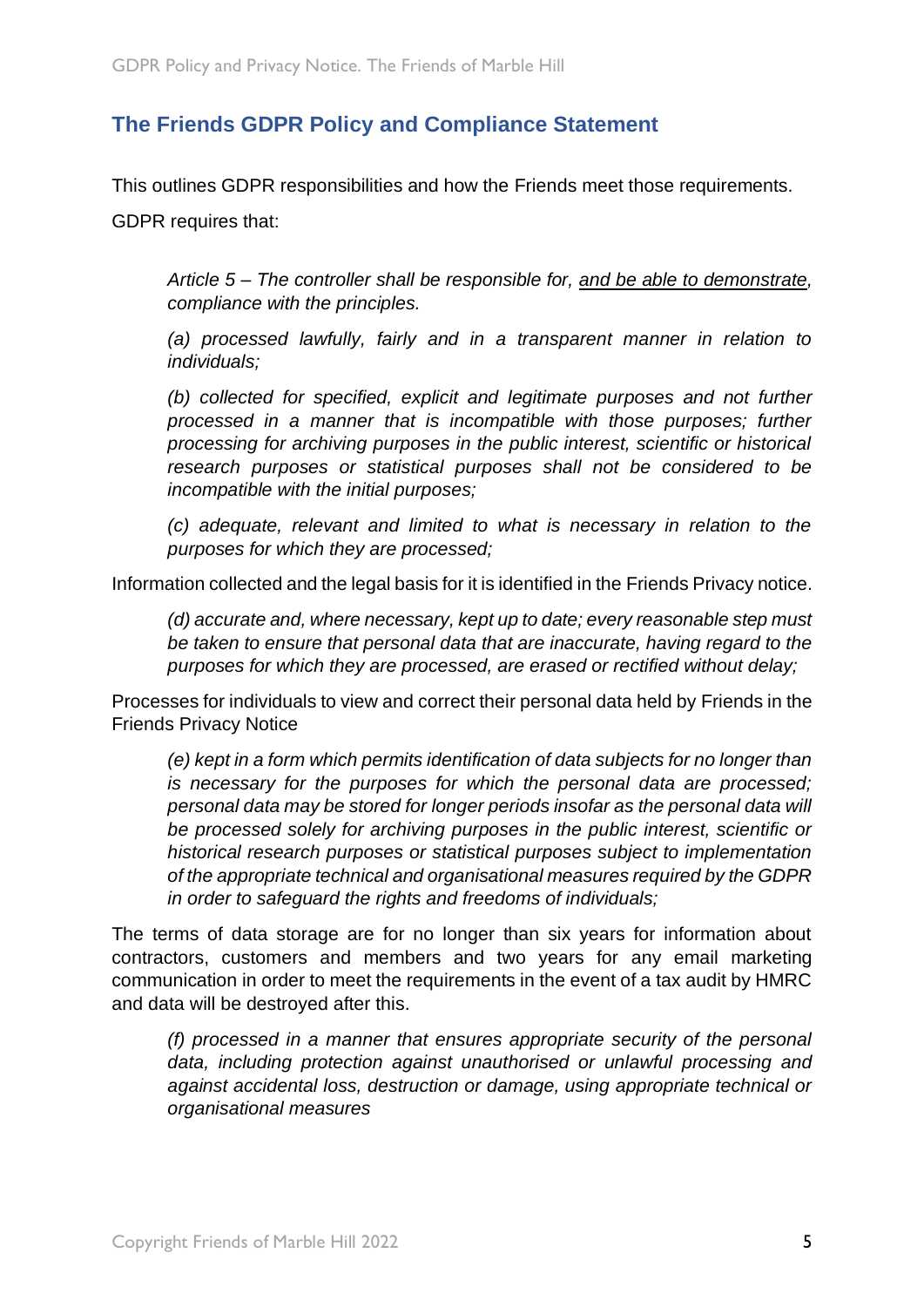Personally identifiable data will be handled with care and consideration in line with GDPR by all committee members, and third parties who come into contact with it. Data is secured and used only in line with its agreed purposes.

In the event of a data breach the Friends committee will investigate the causes, inform individuals affected and provide them with appropriate information and actively seek to prevent further occurrences in the future.

## **Securing Individuals' Data**

The Friends data is secured safely in a way that the information can't be accessed by unauthorised individuals or shared by accident.

The Friends information is stored securely, but due to minimum amount of information stored, the Friends do NOT provide any online access to a member.

Any request to change a first name or last name associated with an email account to arranged by a member sending a request to the Friends via email.

The only email address used to communicate between the Friends and members is: [friends@friendsofmarblehill.org.uk](mailto:friends@friendsofmarblehill.org.uk)

The Friends will protect the email addresses of its members by either sending out an individually addressed email or by "BCC" (Blind Carbon Copy).

The Friends will NOT share the email addresses of its members.

The Friends ensures security by restricting access to lists of email addresses to trusted responsible members of the Friends and by emphasising a culture of not sharing email addresses inappropriately.

This is achieved by using a mailing list service that sends out the emails individually on the organisation's behalf (for example using MailChimp).

In certain situations when a member or others email the Friends, then a response will be forthcoming directly from the Friends email address.

#### **Data held with respect to Friends meetings**

There are three types of meetings:

- 1. Annual General Meeting (AGM)
- 2. Extraordinary General Meeting (EGM)
- 3. Committee meetings

The AGM and EGM are not recorded. Once the Chair has determined that a quorum has been formed to hold the meeting, it is only the members of the Committee / their roles in the Committee that are recorded in the minutes of the meetings.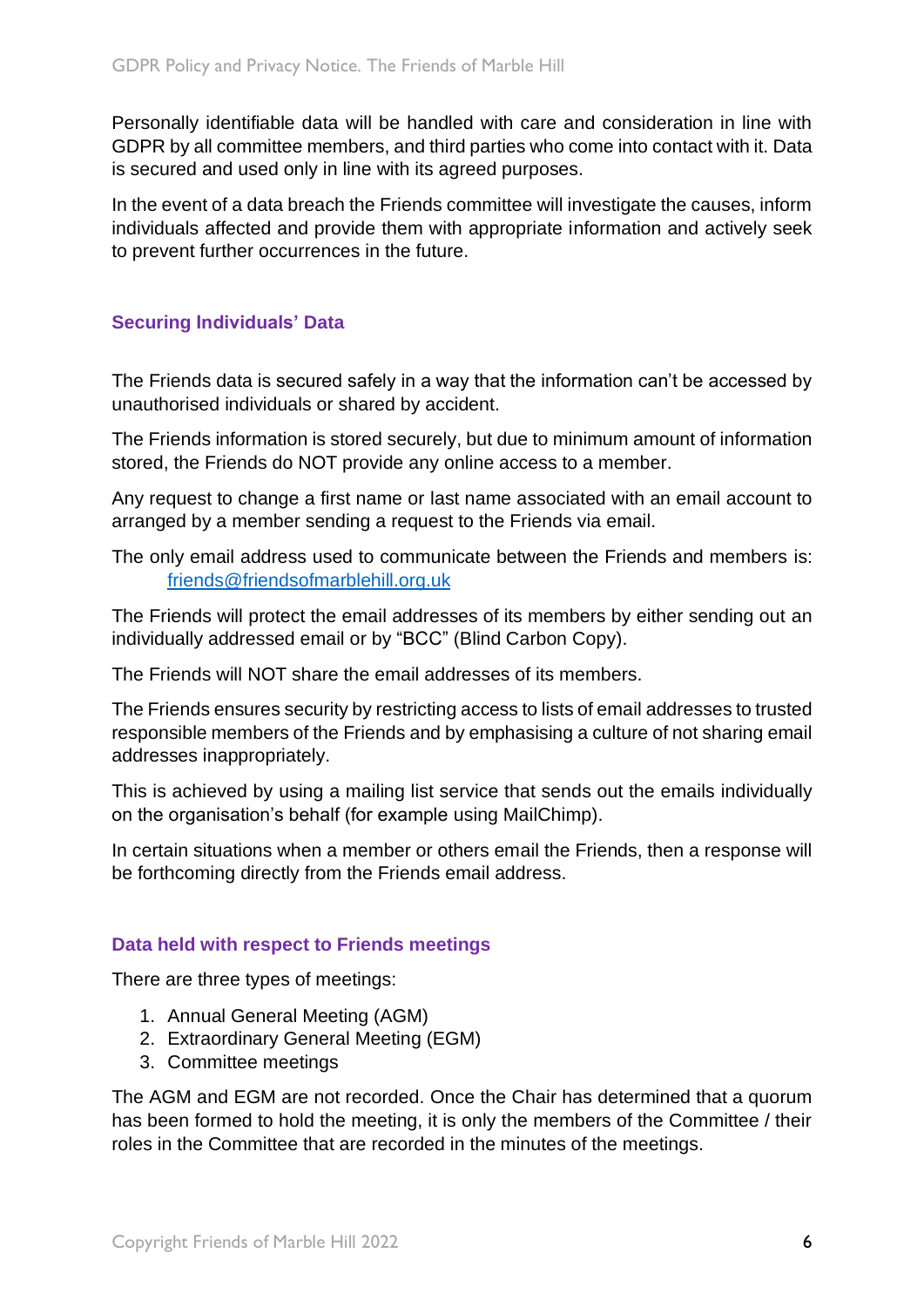Other names of members of the Friends are not recorded in published minutes unless there has been prior consent given by the member.

Committee meetings are not recorded. The only record of the meetings are the minutes approved by the Committee. It is the practice of the Committee NOT to mention any specific names of individuals unless they are a member of the Committee and or have given their approval.

#### **Highly Sensitive Data**

The Friends is of the opinion it does NOT manage highly sensitive data, such as Disclosure and Barring Service (DBS) reports or health records.

# **Individual Rights**

GDPR gives individuals i.e. the members of the Friends the following rights:

- 1. The right to be informed
- 2. The right of access
- 3. The right to rectification
- 4. The right to erasure
- 5. The right to restrict processing
- 6. The right to data portability
- 7. The right to object
- 8. Rights in relation to automated decision making and profiling.

#### **Subject Access Requests**

This covers:

- 1. The right to be informed
- 2. The right of access
- 3. The right to rectification
- 4. The right to erasure
- 5. The right to restrict processing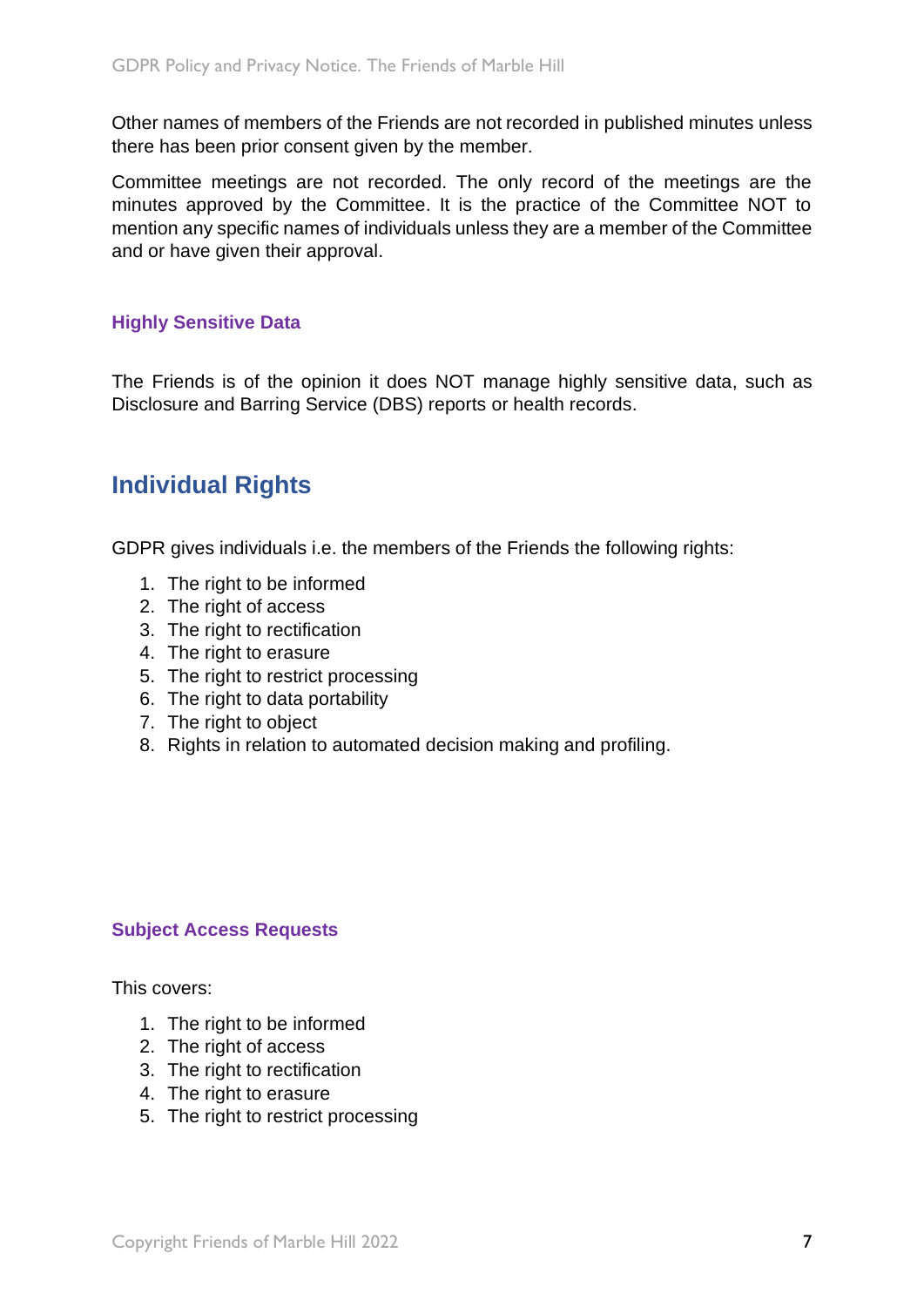## **The right to be informed**

A key part of GDPR is that a member can request to see copies of all the information that the Friends holds about them.

The Friends only directly holds the following information about a member:

- Email address of the member in effect the Membership ID
- First name associated with the email address
- Last name associated with the email address

At anytime a member can make a request to obtain the first name and last name associated with an email address.

The Friends will only accept an email from the membership ID email address. The Friends will only reply to that membership ID email address.

#### **The right of access**

On a Subject Access Request to the membership secretary sent from the email address of the member a copy of the membership records for the individual containing the first name and last name of the member will be provided as well as any information stored at Ticketsource.co.uk or MailChimp.com on behalf of Friends.

Additionally, on request, a search of and list of emails that have been retained to or from the individual to the other Friends email addresses will be provided.

On a specific request, a record of the payment of subscriptions identified by the Friends will be provided. The Friends do not maintain any information about the source of the funds of subscriptions and so cannot provide the name of the originating bank, sort code or account number or account name.

For the avoidance of doubt the Friends do NOT maintain any paper data relating to the member.

All information will be provided free of charge and will usually be completed within two months. If the Friends anticipate a delay in providing the information the member will be contacted within 45 days of submitting the request.

#### **The right to rectification**

If information about a first name or last name is incomplete or incorrect then it will be corrected by the membership secretary within one month.

#### **The right to erasure**

Information about individuals will be deleted as far as possible on request except where it may be required for tax purposes in which case it will be deleted six years after it was obtained or last name used. Information for marketing purposes will be deleted two years after it was last name used or upon request.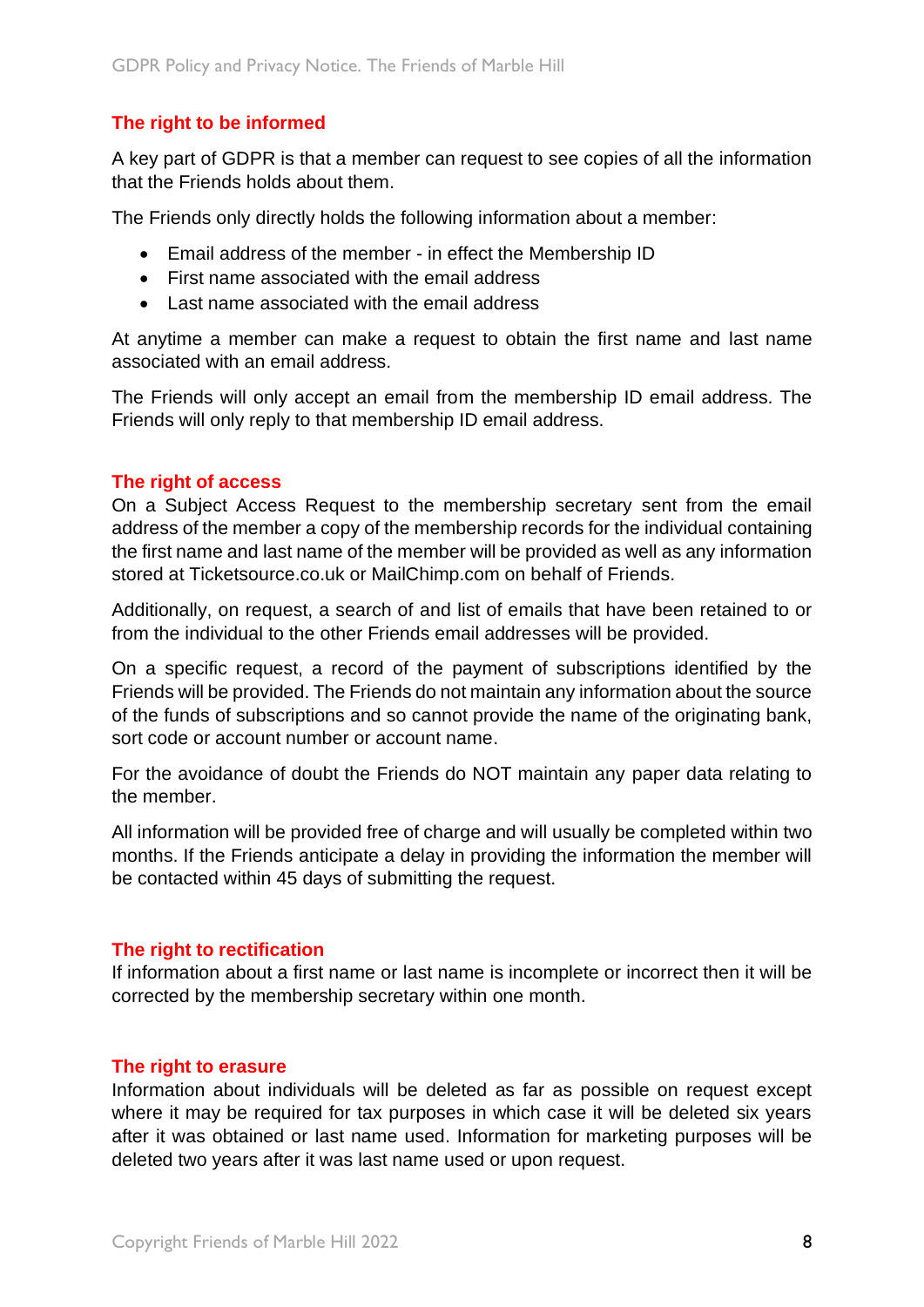#### **The right to object and to restrict processing**

Due to the nature of the activities undertaken by the Friends, the Friends are of the opinion that members have no cause to request a restriction in processing of the members' data.

The reason being that if an individual wishes to become a member of the Friends then for the Friends to function and provide the services to the member, records must be kept and so a) there is no need to obtain explicit additional consent for the storage of that information and b) it is implicit the information (email address and name) will be used when providing the member with member services and benefits.

However, if a member considers that their rights under the GDPR are being contravened then they have the right to email the membership secretary outlining their concerns which will be reviewed by the committee and responded to. In such instance the member is requested to highlight any concerns by reference to specific clauses within the Constitution which is available on the Friends website to which the member agreed when becoming a member.

#### **The right to data portability**

Upon request, the membership secretary will provide a copy of the membership information and ticket sales information relating to an individual in electronic format. This will be completed within two months.

#### **The right to object**

A member can email the Friends via the membership secretary to terminate their membership at any time. This will result in them no longer receiving any of the benefits of membership.

#### **Rights in relation to automated decision making and profiling**

The Friends does not use any automated decision-making or profiling technologies. Communications with members are with all members.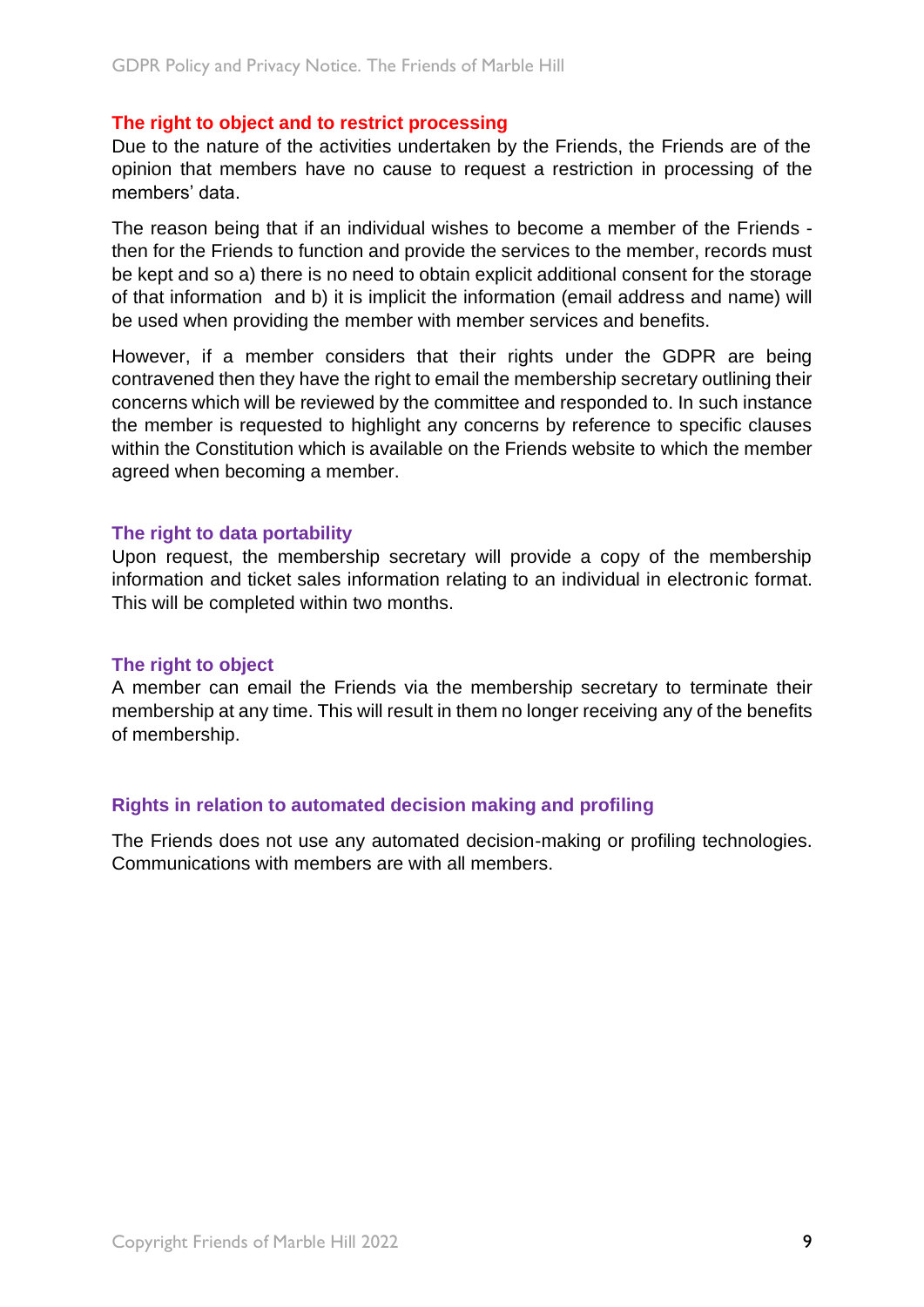## **Accountability**

There is a requirement that the controller is responsible for complying with the GDPR and demonstrating that they have done so.

The Friends demonstrates compliance by:

- Limiting the access to data to only authorised members / officers of the Committee and / or those specifically delegated by the Committee to process the data in order to communicate via email.
- Measures that meet the principles of data protection including data minimisation, transparency, and having a secure process to maintain the membership register.

*Privacy By Design* has long been a principle that organisations are required to follow. The Friends follow this principle by storing only information that is relevant and not excessive.

## **Managing a Data Breach**

A personal data breach is where a lapse in security results in accidental or unlawful destruction alteration disclosure or access to personal data maintained by the Friends.

Certain categories of data breach such as those which "*result in a high risk of adversely affecting individual's rights and freedoms*" must be reported to the Information Commissioner's Office (ICO).

The Friends, by keeping the least possible information about members are of the view that any data breach is unlikely to reach this threshold (i.e. the accidental loss of an individual's name and email and membership status is unlikely to have significant impact on the individual although it may annoy them).

The Friends have a process in place to identify and manage data breaches that might include:

- Accidental sharing of information by the Friends members including members of the Committee
- Malicious sharing of information by the Friends Committee members
- Hacking and theft by third parties

That process is the summoning of an emergency Committee meeting by any member of the Committee who has any concern about a data breach and or knowledge of a data breach. The Committee meeting will be held within one week.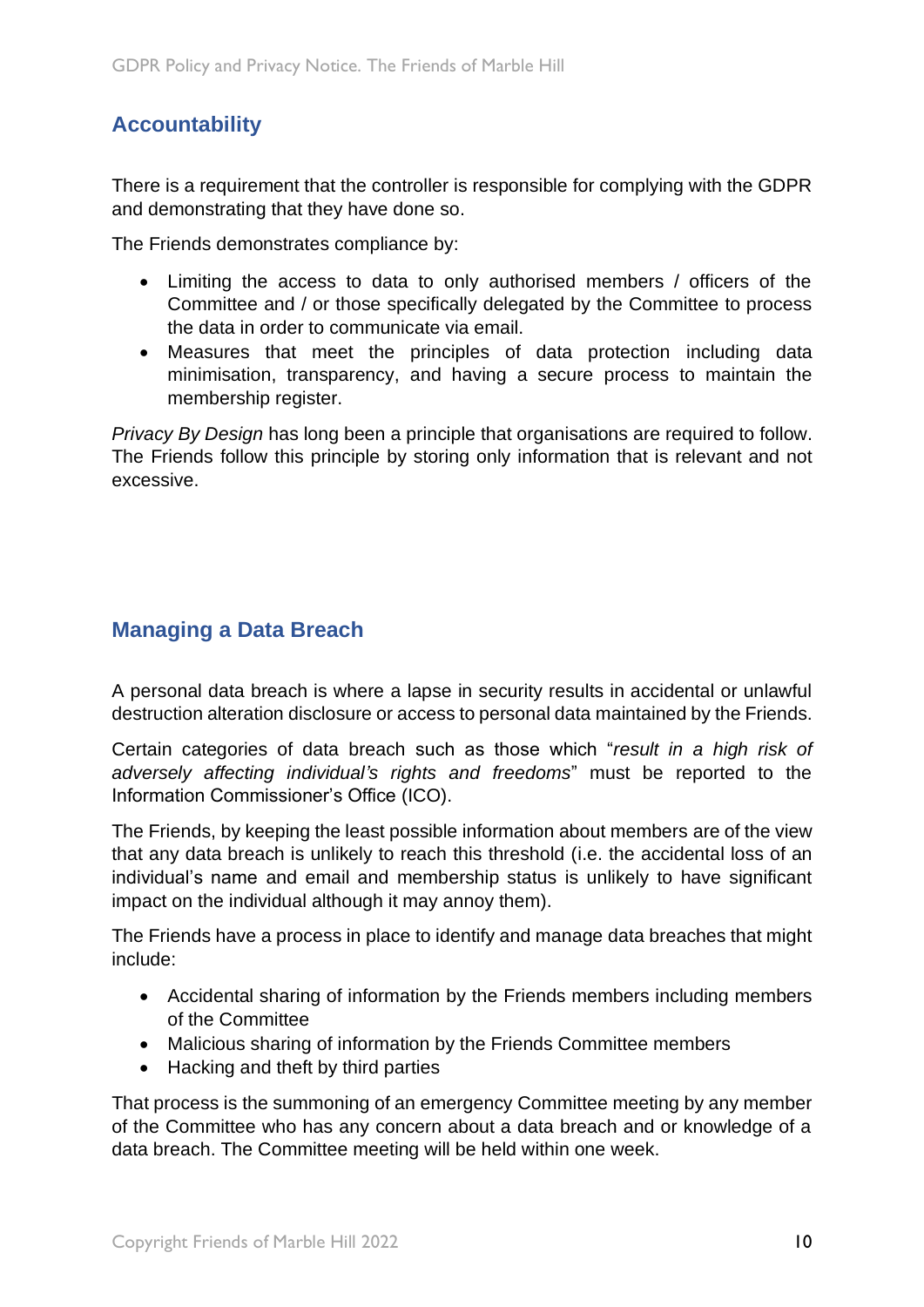## **Registration**

It is a legal requirement to be registered with the Information Commissioner's Office (ICO) and pay a fee unless the organisation meets an exemption criteria. One of these criteria is to be a not-for-profit organisation, providing all three apply:

- "*you are only processing data for the purposes of establishing or maintaining membership or support for a body or association not established or conducted for profit, or providing or administering activities for individuals who are members of the body or association or have regular contact with it*
- *you only hold information about individuals whose data you need to process for this exempt purpose*
- *The personal data you process is restricted to personal information that is necessary for this exempt purpose*"

The Friends fulfil that exemption criteria and for that reason the Friends is not registered with the ICO.

# **Training**

All members of the Committee are required to certify annually (before each AGM) to the Chair that they have read this GDPR document.

It is a requirement that all new members of the Committee are required to certify to the Chair that they have read this GDPR document.

Once per year a member of the committee will be dedicated to:

- reviewing the principles of GDPR compliance
- reviewing changes to the organisation and its processes and whether this has an impact on data protection and GDPR
- assess and provide the necessary training needs associated with protecting and managing individuals' data in line with GDPR requirements.

Commencing in the financial year 1 April 2022 – 31 March 2023 this review will be conducted by 30th June each year with a report submitted to the first Committee meeting after 30<sup>th</sup> June.

Additional training will be provided on request for any member of the Committee who needs it.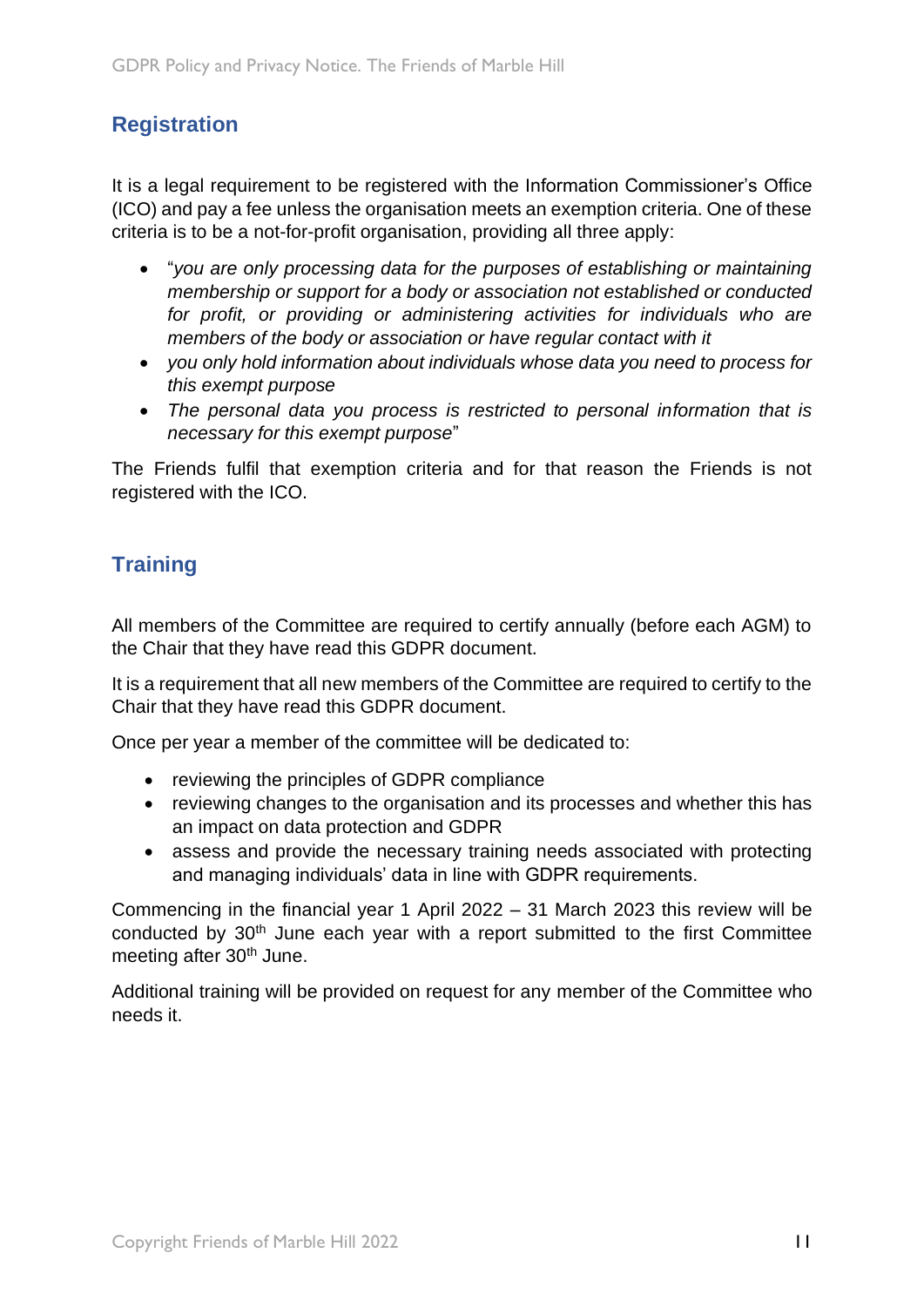# **Privacy Notice and Policy**

Summary of the key points:

| <b>GDPR Requirements</b>                                                                                                                                                                                                                                                                                                     | <b>Friends of Marble Hill Policy</b>                                                                                                                                                                                                                                                        |
|------------------------------------------------------------------------------------------------------------------------------------------------------------------------------------------------------------------------------------------------------------------------------------------------------------------------------|---------------------------------------------------------------------------------------------------------------------------------------------------------------------------------------------------------------------------------------------------------------------------------------------|
| Purpose of the processing and the<br>lawful basis for the processing                                                                                                                                                                                                                                                         | Information is stored to enable the<br>Friends to provide membership services<br>and/or tickets to our shows.                                                                                                                                                                               |
| The legitimate interests of the controller<br>or third party, where applicable                                                                                                                                                                                                                                               | (n/a)                                                                                                                                                                                                                                                                                       |
| Any recipient or categories of recipients<br>of the personal data                                                                                                                                                                                                                                                            | Information is not be shared with third<br>parties although we use MailChimp.com<br>and TicketSource.co.uk as data<br>processors to provide services for<br>members.                                                                                                                        |
| Details of transfers to third country and<br>safeguards                                                                                                                                                                                                                                                                      | <b>Both MailChimp and TicketSource</b><br>comply with GDPR regulations and<br>other data processing rules.                                                                                                                                                                                  |
| Retention period or criteria used to<br>determine the retention period                                                                                                                                                                                                                                                       | Information about members and<br>customers is retained for a maximum of<br>six years (in line with HMRC tax law)<br>after the last name contact with us.<br>Information about email list subscribers<br>will be deleted after two years of<br>inaction/no contact.                          |
| The existence of each of data subject's<br>rights:<br>The right to be informed<br>The right of access<br>The right to rectification<br>The right to erasure<br>The right to restrict processing<br>The right to data portability<br>The right to object<br>Rights in relation to automated<br>decision making and profiling. | A members' rights under the GDPR are<br>not affected and a member has the right<br>to view their data, correct any error or<br>ask for it to be erased. A member can<br>ask for a report showing the first name<br>and last name associated with the<br>member's email address at any time. |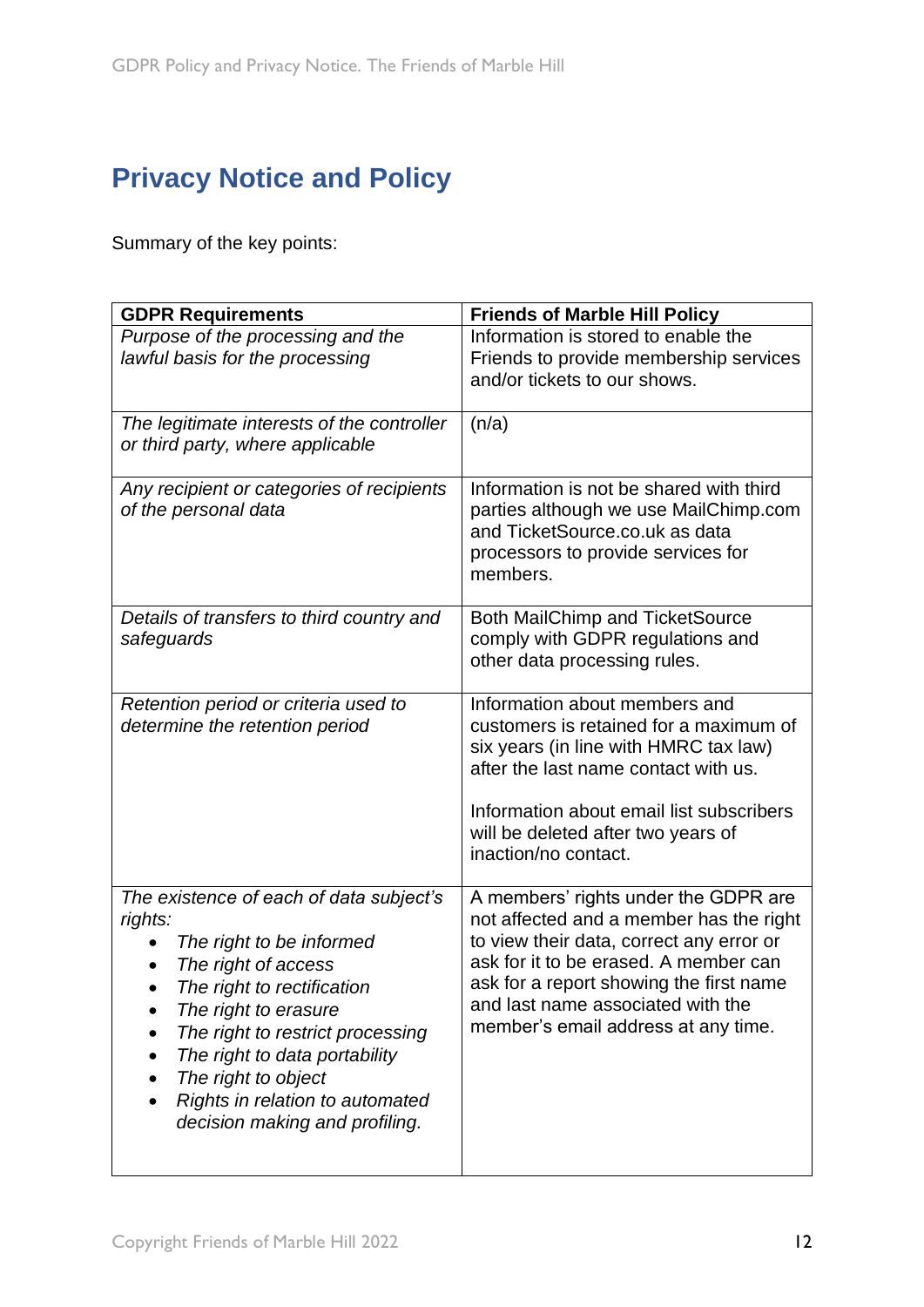| The right to withdraw consent at any<br>time, where relevant                                                                                                                      | A member can cancel their membership<br>at any time.                                                                                                                                                                         |
|-----------------------------------------------------------------------------------------------------------------------------------------------------------------------------------|------------------------------------------------------------------------------------------------------------------------------------------------------------------------------------------------------------------------------|
| The existence of automated decision<br>making, including profiling and<br>information about how<br>decisions are made, the significance<br>and the consequences.                  | The Friends does not use any<br>automated decision-making or profiling<br>technologies. Communications with<br>members are with all members.                                                                                 |
| Identity and contact details of the<br>controller (and where applicable, the<br>controller's<br>representative) and the data protection<br>officer                                | Information is managed by the<br>membership secretary who can be<br>contacted at<br>friends@friendsofmarblehill.org.uk                                                                                                       |
| The right to lodge a complaint with a<br>supervisory authority                                                                                                                    | If a member wishes to complain about<br>the handling of your personal data can<br>make a complaint to the information<br>Commissioner's office (www.ico.org.uk)                                                              |
| Whether the provision of personal data<br>part of a statutory or contractual<br>requirement or<br>obligation and possible consequences<br>of failing to provide the personal data | If a member chooses not to provide<br>personal information for us to process,<br>the Friends will be unable to provide<br>membership services, register an<br>individual for events or send emails<br>about upcoming events. |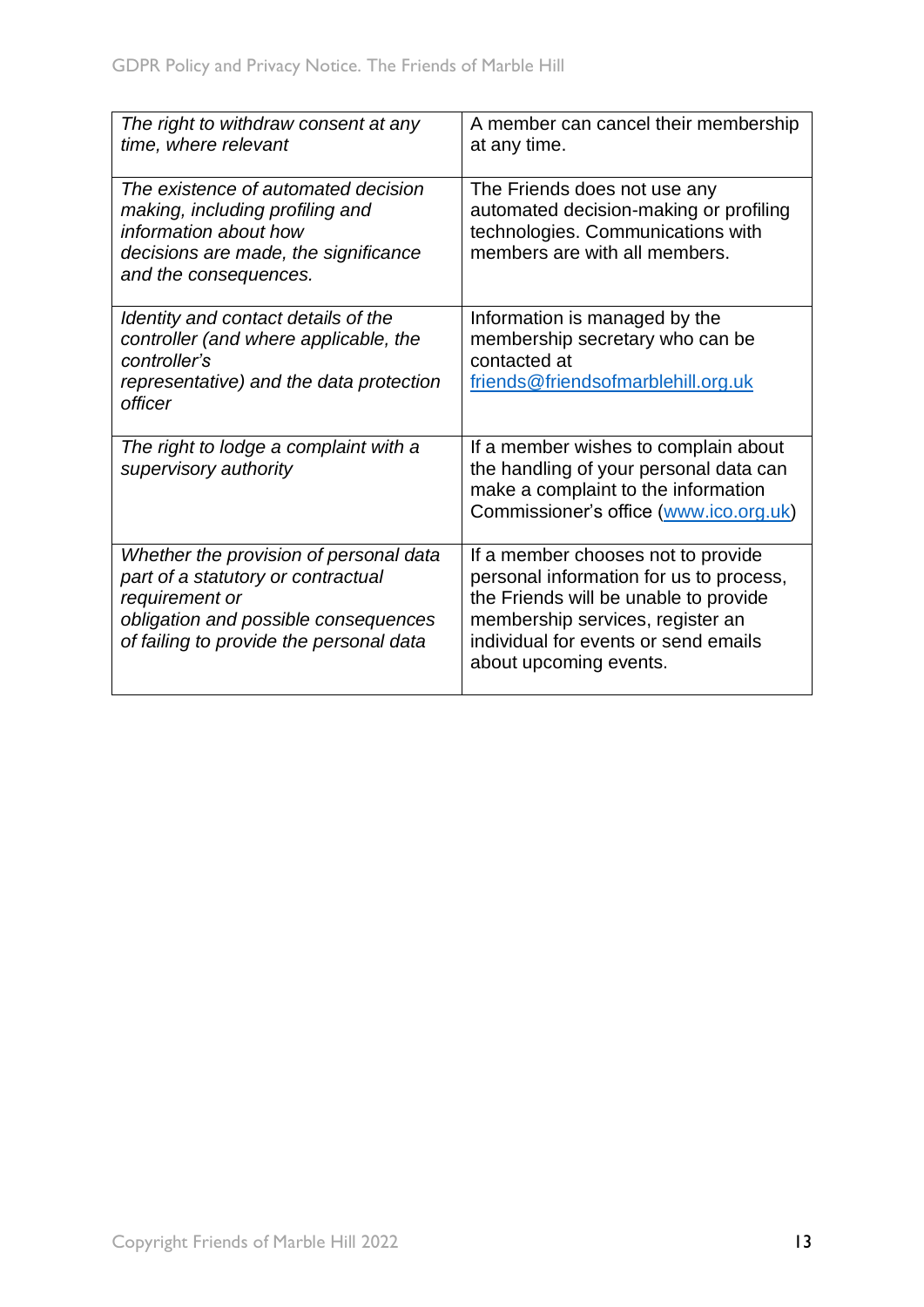# **Friends of Marble Hill - Privacy Policy**

The Friends have a Privacy Policy that applies to all members and is available on its website and explains how the Friends comply with GDPR.

## **Who are we?**

We are the Friends of Marble Hill:

Our website address is: [https://friendsofmarblehill.org.uk](https://friendsofmarblehill.org.uk/)

Our Vision:

• The secured future of Marble Hill House and Park as a valued community asset.

Our Purpose

- Connect the local community with English Heritage so that Marble Hill is valued and protected for the benefit of all users.
- Provide a communication channel for users of Marble Hill independently of English Heritage.

## **How do we comply with GDPR?**

The Committee of the Friends has assessed the GDPR as it relates to the Friends. This document setting out compliance with GDPR is available on the Friends website.

In summary, personal details will be stored and processed in accordance with the General Data Protection Regulations. Further information on this and your rights is available in this Privacy Policy available on the Friends website.

Information will be used to provide you with membership and / or ticket services and will not be shared with third parties.

## **What personal data we collect and why we collect it?**

We collect three pieces of personal data:

- 1. Email address of the member in effect the Membership ID
- 2. First name associated with the email address
- 3. Last name associated with the email address

This data held by the Friends is used for the following:

- Members who are identified as part of the Friends and who pay a subscription. fee and receive benefits and newsletter.
- Members who have purchased tickets for events arranged by the Friends.
- Members who receive marketing information about forthcoming events.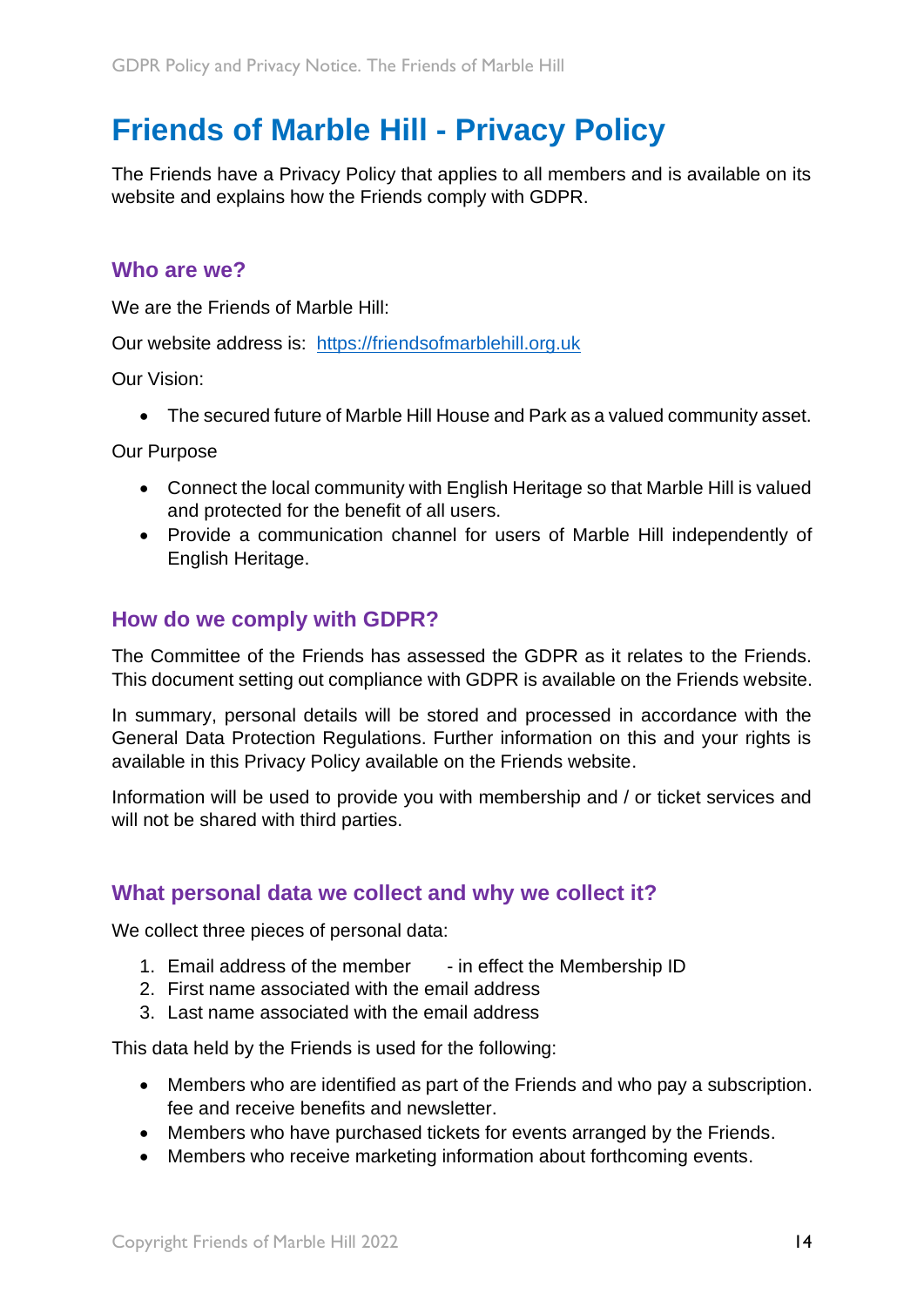## **What rights you have over your data?**

If you are a member, you can request to receive an email with the first name and last name associated with the email address. You can also request that we erase any personal data we hold about you by stopping your membership. This does not include any data we are obliged to keep for administrative, legal, or security purposes including retaining details of a former member for the purposes of reconciling the financial statements of the Friends until such time that information is no longer required.

If you have any questions about your membership please contact the membership secretary at [friends@friendsofmarblehill.org.uk](mailto:friends@friendsofmarblehill.org.uk)

If you have any questions about your subscription please contact the Treasurer at [friends@friendsofmarblehill.org.uk](mailto:friends@friendsofmarblehill.org.uk)

## **What automated decision making and/or profiling we do with user data?**

The Friends does not use any automated decision-making or profiling technologies. Communications with members are with all members.

#### **Where we send to or with whom do we share your data?**

We do not send your data to anyone and do not share or sell your data.

We though use MailChimp.com and TicketSource.co.uk as data processors to provide services for you.

- [MailChimp.com:](http://www.mailchimp.com/) The Friends use this service to manage its communication with members making it easy to control storage of personal data, allow recipients to unsubscribe and comply with GDPR.
- [TicketSource.co.uk:](http://www.ticketsource.co.uk/) The Friends use this company to sell tickets for online and face-to-face) events to its members. The company offer a commission-based model and charge a small fee per ticket sold. They handle all payment data through a third party so no credit card information needs to be stored or handled by the group. Data is stored and can be automatically linked in to MailChimp to create an opt in marketing list.